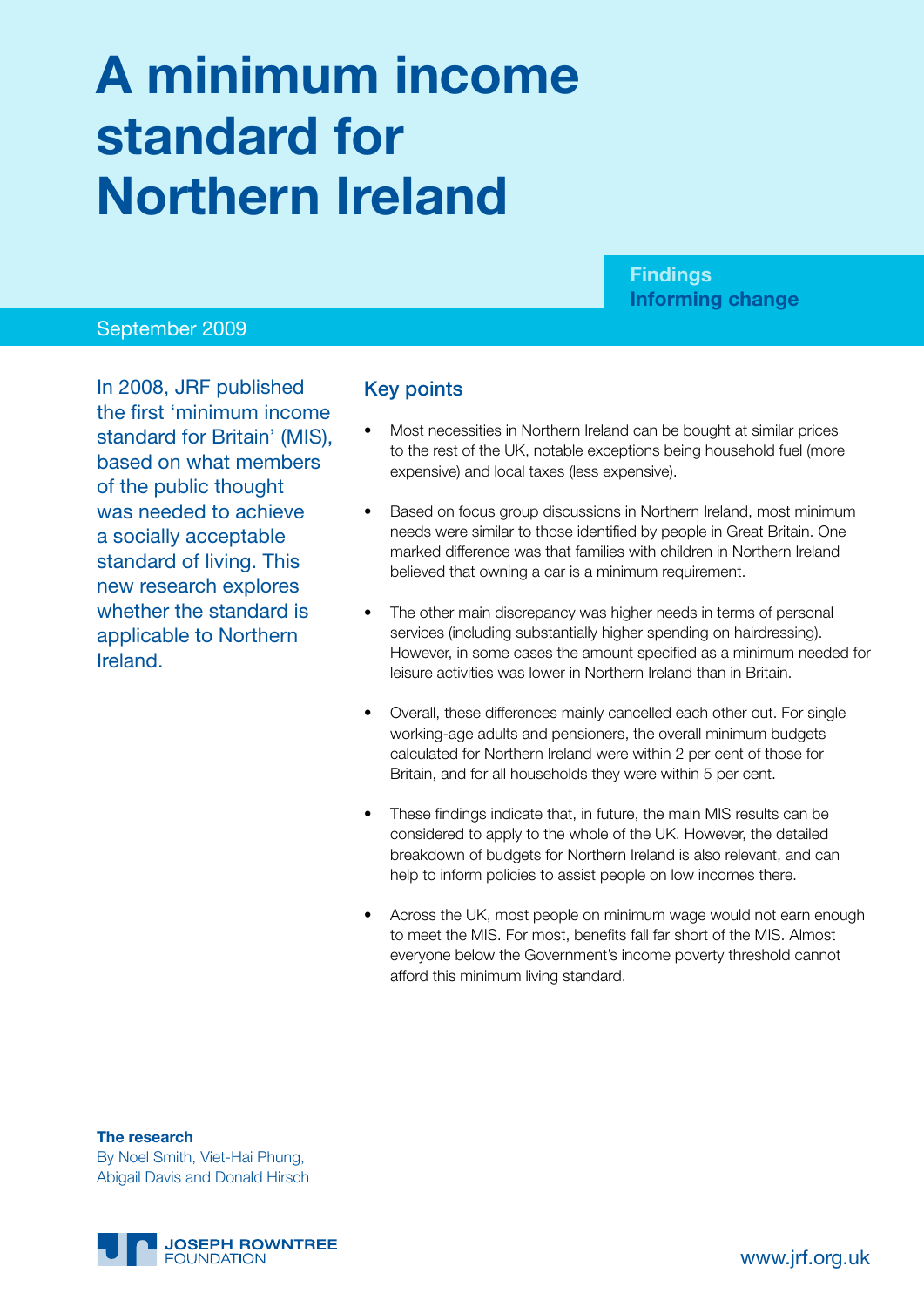# **Background**

The minimum income standard (MIS) is the income that people need in order to reach a minimum socially acceptable standard of living based on what members of the public think. It was first calculated in July 2008 by a team of researchers from the Universities of Loughborough and York, following research in which groups of members of the public specified baskets of goods and services needed as a minimum by different types of household. In July 2009 the standard was updated to reflect changes in prices.

The original research was carried out mainly in the Midlands in England, with some checking for geographical consistency in other parts of England, Scotland and Wales. The standard was interpreted as applying to Great Britain; this new research has made checks to see if the MIS is valid in Northern Ireland.

# Cost of living and standard of living: local differences?

The research investigated two issues arising when looking at the minimum income required by households in Northern Ireland compared with the rest of the UK (Great Britain). First, do things cost more or less in Northern Ireland? Secondly, do different items need to go into budgets because of people's different views about what things are essential to achieve a minimum standard of living?

In most cases the prices of goods included in the budgets were the same in Northern Ireland as in Great Britain, because most of the stores used to price goods in the main research had outlets in Northern Ireland. Overall, more than 80 per cent of items in the budgets cost the same. The remainder had to be priced specifically for Northern Ireland.

In order to investigate the second question – that of possible differences in what to include in an essential budget – the original research technique of conducting discussions among members of the public was repeated selectively in Northern Ireland. Focus groups of different types of households were held in Belfast and Omagh. Most of the budget items they identified were

similar to those selected in the English Midlands, but in some cases with specific differences in judgements about what was essential. For example, the Northern Ireland focus groups emphasised the importance of good quality local meat more than their equivalents in England. This meant including at least one high quality cut of meat a week in the Northern Ireland budgets, leading to a very small increase in overall food budgets.

As in the original research, the Northern Ireland groups were drawn from urban areas. The researchers recognised that some living expenses are likely to vary between urban and rural households, and other MIS research is currently looking at rural costs in England. However, given Northern Ireland's relatively large population of rural households, it is important to note that this research did not take into account different or additional rural costs.

# **Results**

The budgets for Northern Ireland drawn up through this research were mainly similar to those for Britain, but with some differences. Overall, higher budgets in some spending areas for Northern Ireland were offset by lower budgets in others. This meant that the total budgets were similar. The research considered the needs of various household types and found that:

- For a single person of working age, the minimum budget was 90p a week or 0.5 per cent higher in Northern Ireland than in Britain (based on the average of the budgets for a man and for a woman).
- For a single pensioner, a minimum budget was £2.24 a week or 1.6 per cent higher in Northern Ireland.
- For a pensioner couple, it was £6.65 or 3.1 per cent lower in Northern Ireland.
- For families with children the differences were sometimes greater, depending on the children's ages, although the examples calculated were still within 5 per cent of the budgets in Britain. For example, for a couple with a baby and a pre-school child, the budgets were £10.41 a week or 2.8 per cent less in Northern Ireland, while for a lone parent with a primary and a secondary school child they were £15.88 or 4.5 per cent more in Northern Ireland.

These comparisons did not include housing or childcare costs.

As an example, Figure 1 shows, for a single workingage adult, how differences in various parts of the budget balanced out between Northern Ireland and Britain.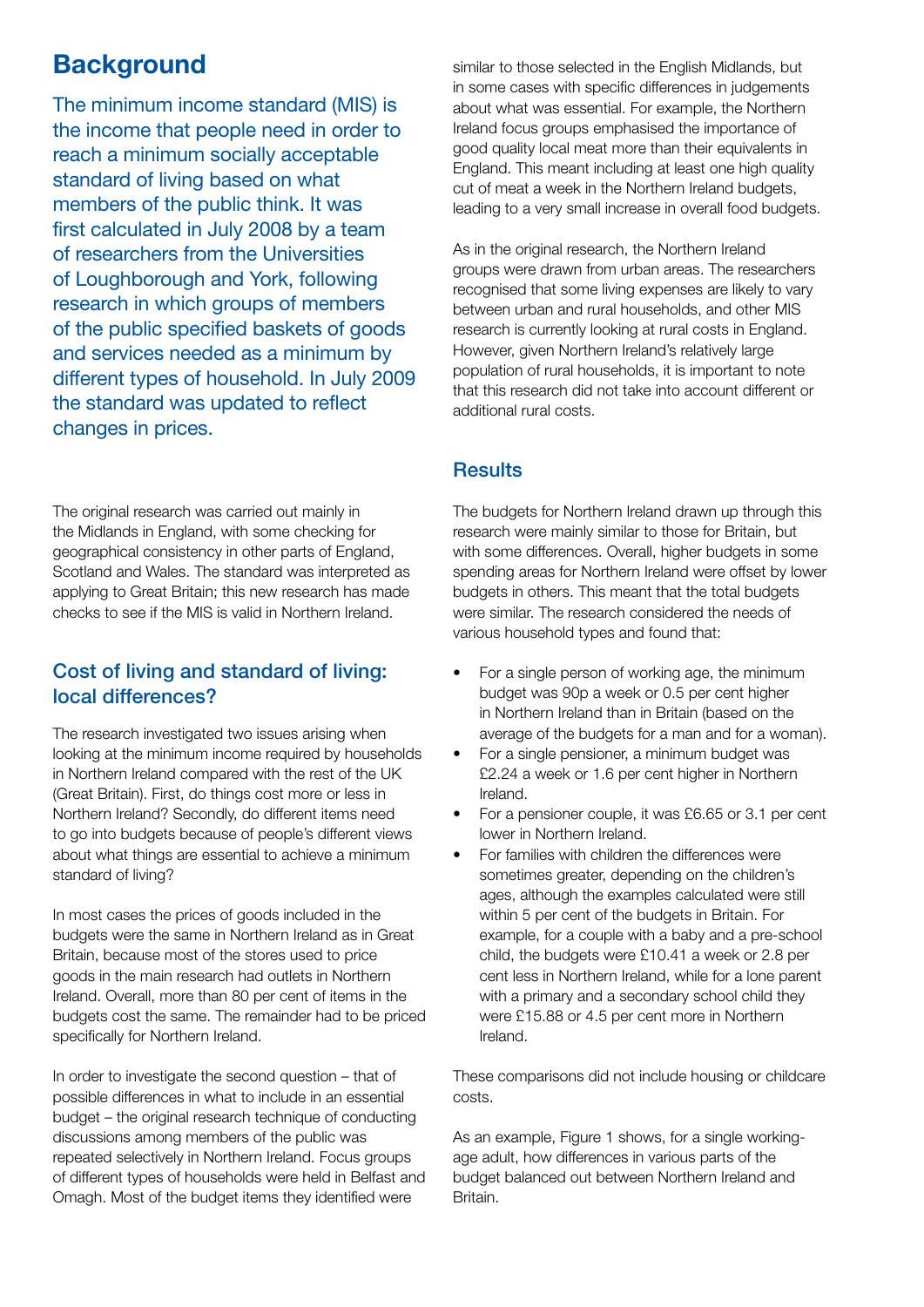#### Single person's weekly budget, Great Britain and Northern Ireland, 2009



The most significant areas of difference emerging from the research were as follows:

- **Local taxation.** Northern Ireland has retained domestic rates, which tend to be lower than council tax in the rest of the UK for equivalent properties. According to the Expenditure and Food Survey (a large national survey), average weekly domestic rates in Northern Ireland are nearly half the average weekly council tax bill in Great Britain.
- **Domestic fuel. Various household types in Northern** Ireland were estimated to pay between 17 and 30 per cent more for domestic fuel than in Great Britain. This was mainly because piped gas is less widely available, resulting in the wider use of more expensive heating oil.
- Household services. The amounts specified for landline and mobile telephone line rental and usage were lower in Northern Ireland for some household types, but higher for others. This reflects difficulties in determining stable budget needs for telephone charges because deals and norms are changing rapidly.
- Personal goods and services. All groups specified higher spending in this area in Northern Ireland than in Great Britain. Prescription charges are lower in Northern Ireland, but all the Northern Ireland groups specified a significantly higher budget for hairdressing than in Great Britain. The consistency of this across the groups suggests that it reflects a different social standard.
- Transport. In a marked break from the groups in Great Britain, families with children in Northern Ireland believed that owning a car is a minimum requirement. They argued that doing without a car would restrict access to out-of-school activities and thus cause social exclusion (those without children in Northern Ireland, and all household types in Great Britain, said that public transport with occasional taxis could meet minimum transport needs). A basic second-hand vehicle was therefore included in the budget for Northern Ireland families with children. This created higher overall transport costs for some, but not all, families. The groups in Great Britain set relatively high public transport and taxi requirements for households with school-age children, which came to more than the cost of a second-hand car. A separate consideration, for those without children and without a car, is that the Northern Ireland groups specified higher taxi needs than in Britain. This is why the transport budget for a single person shown in Figure 1 is higher in Northern Ireland.
- Social and cultural participation. In most cases, the amount allowed for activities such as holidays, eating out and celebrating birthdays was similar in Northern Ireland to the rest of the UK. However, for families with children there were some significant differences. In particular, a couple with two small children were thought to need only half as much for entertainment and recreation, covering the cost of parents going out and activities for children. This helps to explain why the overall budget for this family type was lower in Northern Ireland than in Great Britain.